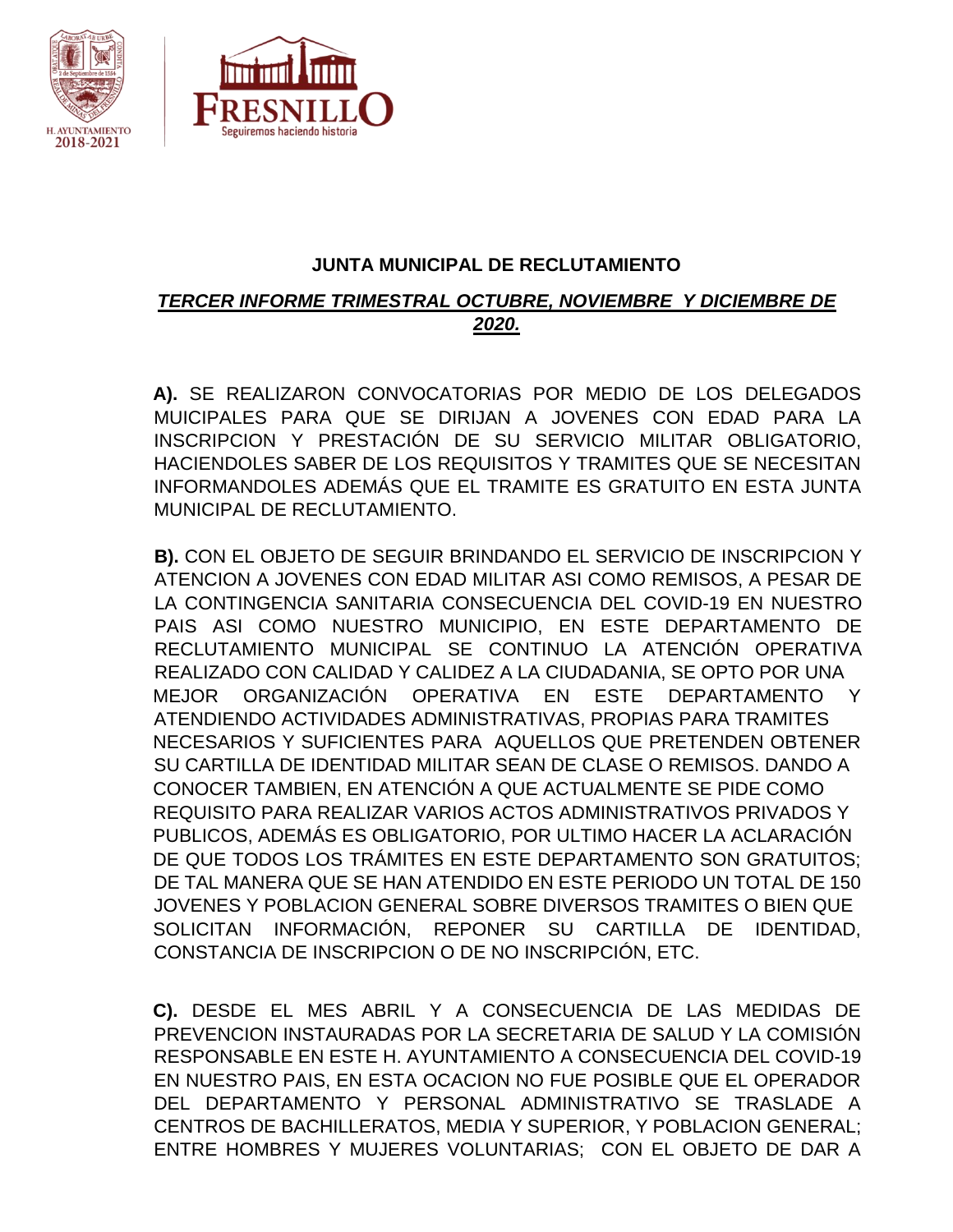

CONOCER DE LOS REQUISITOS PARA INGRESAR A LA GUARDIA NACIONAL Y DE LA MANERA DE HACERLO.

**D).** TAMBIEN SE LES BRINDO INFORMACIÓN A TODOS AQUELLOS JOVENES QUE QUIEREN REALIZAR SU SERVICIO MILITAR EN MENOR TIEMPO MISMOS QUE VOLUNTARIAMENTE PODRÁN HACERLO EN EL ACTIVO.

**E).** EN ESE ORDEN DE IDEAS, Y CON LA INTENCIÓN DE SEGUIR INVITANDO A LOS JOVENES CLASE 2002 Y REMISOS, SE HA ESTADO ACUDIENDO POR PARTE DEL ENCARGADO Y PERSONAL ADMINISTRATIVO A LOS MEDIOS DE COMUNICACIÓN (RADIO Y TELEVISION), PARA PROPORCIONAR INFORMACION A LA POBLACION FRESNILLENSE DE LOS BENEFICIOS DE TENER SU DOCUMENTO DE IDENTIDAD MILITAR, Y HACER SABER LOS REQUISITOS ASÍ COMO LOS HORARIOS PARA QUE PUEDAN HACER LOS TRAMITES NECESARIOS Y REALICEN SU SERVICIO MILITAR OBLIGATORIO.

**F).** TAMBIEN DESDE EL MES DE ABRIL A PETICIÓN DEL PERSONAL JERARQUICO DE LA ZONA MILITAR, SE HA CONVOCADO A LAS MUJERES VOLUNTARIAS QUE DESEEN POSEER SU CARTILLA DE IDENTIDAD MILITAR, SIGUIENDO LOS MISMOS REQUISITOS QUE LOS VARONES, SALVO SUS EXCEPCIONES EN VIRTUD A SU GENERO.

**G).** POR INSTRUCCIONES DEL PERSONAL MILITAR SE HA REALZADO INVITACIONES A JOVENES CON EDAD MILITAR HOMBRES Y MUJERES PARA ENLISTARSE A LA GUARDIA NACIONAL O EJERCITO AL SERVICIO DE NUESTRO PAIS.

**H).** EN LOS HORARIOS ESTABLECIDOS POR EL PERSONAL MILITAR DE RECLUTAMIENTO UBICADO EN LA 11/VA ZONA MILITAR; CADA MES SE HA TENIDO LA PRECACIÓN DE ACUDIR A LA CIUDAD DE GUADALUPE, ZAC. CON EL OBJETO DE CUMPLIR CON EL INFORME DE CONTROL DE ESTUDIOS QUE EXHIJE LA 11/VA ZONA MILITAR, EL SECRETARIO DE ESTE DEPARTAMENTO HA ACUDIDO EN FORMA PUNTUAL CON EL PERSONAL MILITAR, MISMO QUE SE HA CONTADO CON LA BUENA ACTITUD Y COLABORACIÓN EFICIENTE DEL PERSONAL MILITAR PARA LA REALIZACIÓN DE UN MEJOR SERVICIO DE ESTA JUNTA MUNICIPAL DE RECLUTAMIENTO.